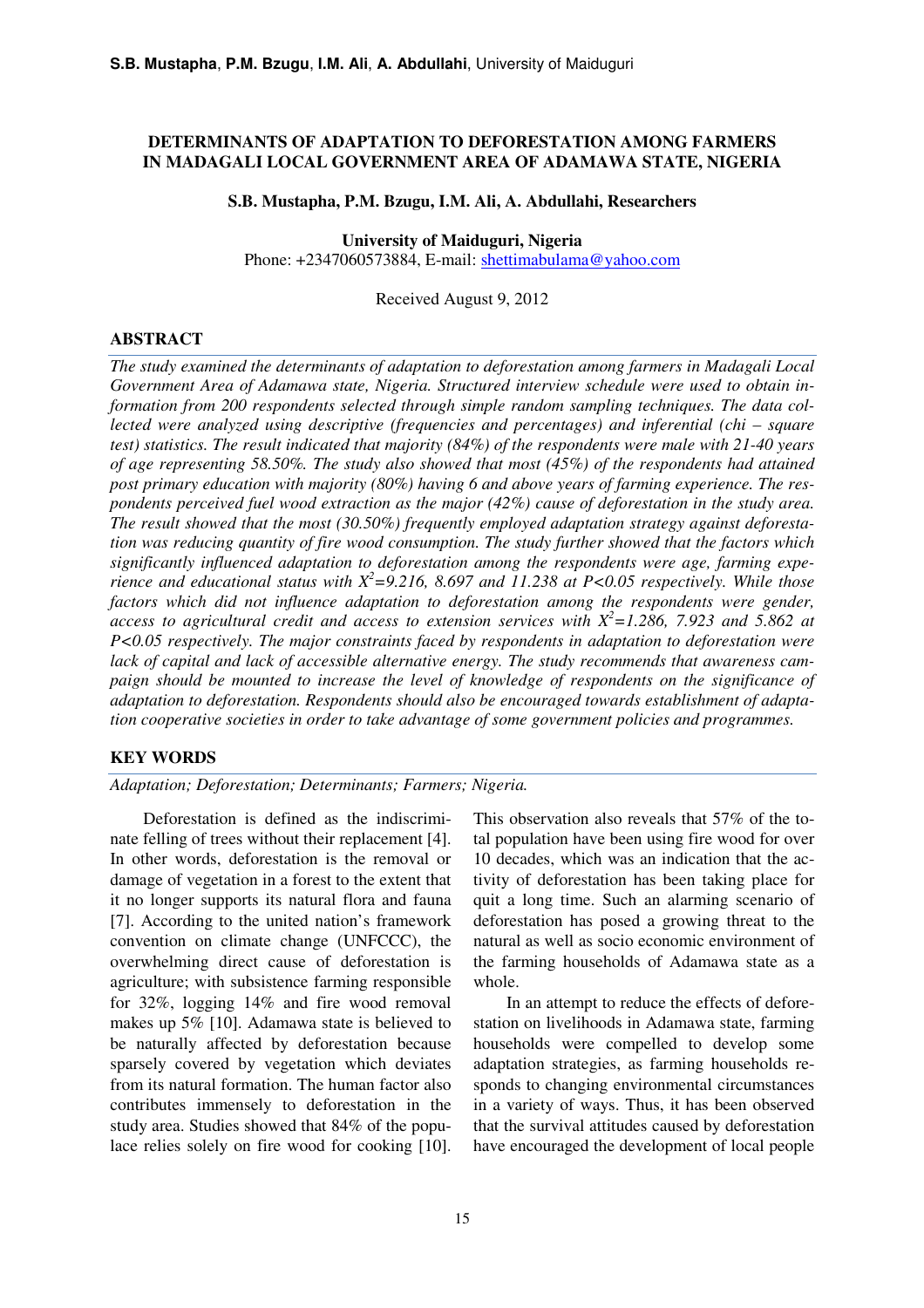consciousness about environment and its conservation [5]. Adaptation in this regard, is the evolutionary process whereby population becomes better suited to its habitats. In other words, adaptation is learning to cope with the impacts of climate change (deforestation) as reported by [6].

Tropical deforestation plays a central role in many of the most acute environmental threats, including global climate change, habitat degradation and unprecedented species extinction. Scientific and public concerns about these and other potentially massive ecological disruptions have incited a frowning number of studies that aims to quantify adaptation to deforestation process among farmers. Therefore, this study sought to assess adaptation to deforestation among farmers in Madagali Local Government Area of Adamawa state.

**Statement of the problem.** In Nigeria, the greatest problem facing human existence has been deforestation and environmental degradation. As a result of deforestation, trees have undergone substantial deterioration, particularly in the northern part of Nigeria. The vegetation of Adamawa State is a characteristic of habitat that has been altered due to human interference with its previous natural climate formulation. The cultivation, grazing activity, cutting of trees for fire wood and other purposes have a demonstratable effect on the livelihoods of the farming communities.

Some attempts have been made to study the effects of demonstration in Nigeria [9, 10]. However there has not been any empirical study into the adaptation of deforestation among farmers implied in the study area. This study was therefore, conducted to provide empirical information on adaptation to deforestation among farmers in Madagali Local Government Area of Adamawa State. The study was carried out to address the following research questions:

i. what were the socio economic characteristic of the respondents?

ii. what were the perceived causes of deforestation among the respondents?

iii. what were the adaptation strategies employed against deforestation among the respondents?

iv. what was the relationship between socioeconomic characteristics of the respondents and

their adaptation to deforestation in the study area? and

v. what were the constraints faced by respondents in adaptation to deforestation in the study area?

**Objective of the study.** The main objective of the study was to assess the adaptation strategies employed against deforestation by farmers in Madagali Local Government Area of Adamawa State. The specific objectives of the study were to:

i. examine the socio-economic characteristic of the respondents.

ii. identify the perceived causes of deforestation by the respondents,

iii. determine the adaptation strategies employed against deforestation by the respondents,

iv. examine the effect of socio-economic factors on adaptation to deforestation by the respondents, and

v. investigate the constraints faced by respondents in adaptation to deforestation in the study area.

#### **METHODOLOGY**

**The study area.** The study was carried out in Madagli Local Government Area (LGA) of Adamawa State. Madagali LGA is located between latitudes  $10^0$  and  $11^0$  and longitudes  $12^0$ and  $15^{\circ}$  of the Greenwich meridian and covers approximately an area of 903  $\text{km}^2$  [2]. The area has an estimated population of 134,827 [8]. The vegetation is made up of grasses and some stunted trees in some parts of the area. The rainfall lasts for about 4-5months in a year with an average rainfall of 700-1000 mm per annum [2]. The dry season begins in November and terminates in early June of the following year. Farming is the principal economy of the people in the area. The climate and the rich alluvial soil of the area favours the cultivation of food crops such as sorghum, millet, maize, rice and cassava. It also favours the production of local cash crops such as cowpea, groundnuts, sesame and sugar cane on a large scale basis. Livestock production is also very important in the study area and is one of the largest concentrations of cattle in Adamawa state. Fishing is a common practice among those living around riverbank areas.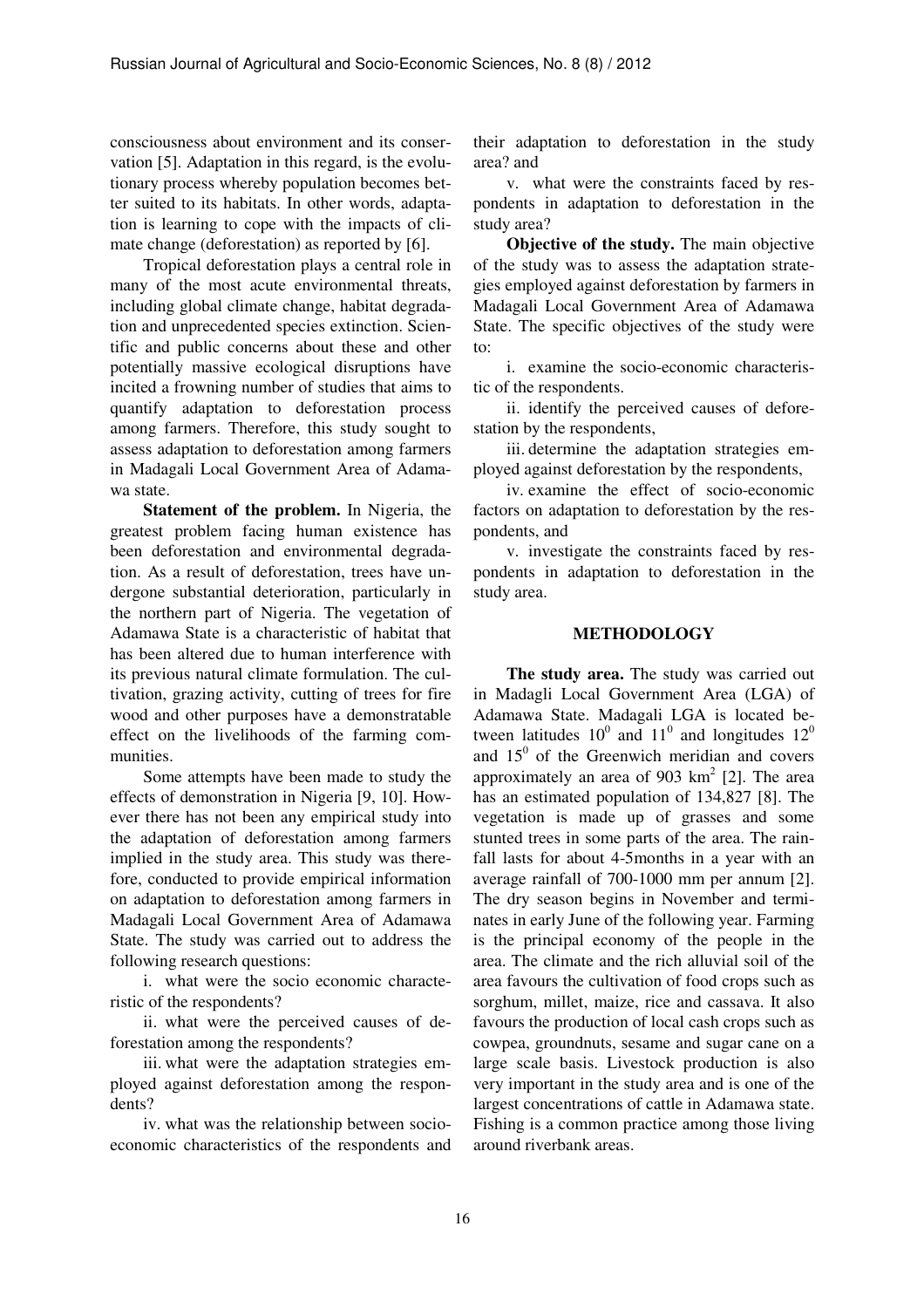**Sources of data.** Primary data was mainly used for the study. These were generated from farming households head through the use of structured and protested interview schedules. The interviews were conducted by enumerators from Borno State Agricultural Development Programme (BOSADP) who were trained for the purpose. Secondly, information from Areas Extension Officers (AEOS) of BOSADP and Area Forestry Officers (AFOS) of the ministry of environment were used to complement the primary data. Other sources of secondary information includes, textbooks, journals and other write up that were relevant to the study.

**Sampling procedure and techniques of data analysis.** Simple random sampling techniques were employed to select the respondents of the study. To ensure effective coverage of the study area, respondents were randomly selected from each of the districts that contituuted the study area (Duhu, Gulak, Kirchinga, Madagali and Sukur). Five villages were chosen randomly from each district because of the fair distribution of villages among the districts, making a total of 25 villages selected from the districts. Eight respondents were selected at random from each of the selected 25 villages making a total of 200 respondents as the sample size of the study. The data were analyzed using descriptive (frequency distribution and percentages) and inferential (chisquare test) statistics. The frequency distribution and percentages were used to achieve specific objectives (i), (ii), (iii) and (v). While the chisquare test was used to achieve objective (iv). The chi-square statistics was used as expressed below:

$$
X^2 = \sum [(0i-Ei)^2(Ei)^{-1}],
$$

where  $X^2$  = chi-square statistic; Oi = observe value of variable; Ei = expected value of variable;  $\Sigma$ = summation sign. The variable used as determinants in the study were: Gender  $(GD) = 1$  if male, 0 otherwise; Age  $(AG) = 1$  if < 40 years, 0 otherwise; Marital status (MS) = 1 if married, 0 otherwise; Farming experience (FE) =  $1 >$  if 6years, 0 otherwise; Educational status  $(ES) = 1$  if  $>$ WAEC/SSCE/TC 0 otherwise; Household size  $(HS) = 1$  if up to  $>6$  in number, 0 otherwise; Access to agricultural credit  $(AC) = 1$  if acquired

credit, 0 otherwise; Access to extension services  $(AE) = 1$  if had contact with extension agents, 0 otherwise; Access to mass media  $(am) = 1$  if had access to mass media, 0 otherwise.

### **RESULTS AND DISCUSSION**

**Socio-economic characteristics of respondents.** The distribution of respondents by socioeconomic characteristics is presented in Table 1. The socio-economic variables studied include gender, age, marital status, farming experience, educational status, household size and extension contact of the respondents. Table 1 shows that majority (84%) of the respondents were male, while female constitutes only 16% in the study area. This implies that gender is a significant factor in agriculture because of its vital role in determining farming activities in the study area. This could also influence the adaptive capacity to deforestation. In addition, majority (85%) of the respondents were married and were in their active and economically productive age (21-40 years) representing 58.50%, therefore labour demanding strategies could also be employed.

On the level of education, the result shows in Table 1 that most (45%) of the respondents had attained post primary education. This implies that the respondents could apprehend the techniques of adaptation strategies against deforestation. The result also shows that majority (80%) of the respondents had 6 years and above farming experience. The implication could be that they employ adaptation strategies against deforestation out of their experience. Table 1 indicated that majority (81%) of the respondents had household size of 6 in number and above, while only 19% of the respondents had less than 6 in number. This implies that adaptation strategies that demands more hands/labour could be met by the respondents. The study, also indicates that most (44%) of the respondents had no contact with extension agents over the year. However, 38% attested that they had 1-3 contacts with extension agents per annum. The study implies that there was low level of extension services which affects the awareness and use of adaptation strategies against deforestation in the study area.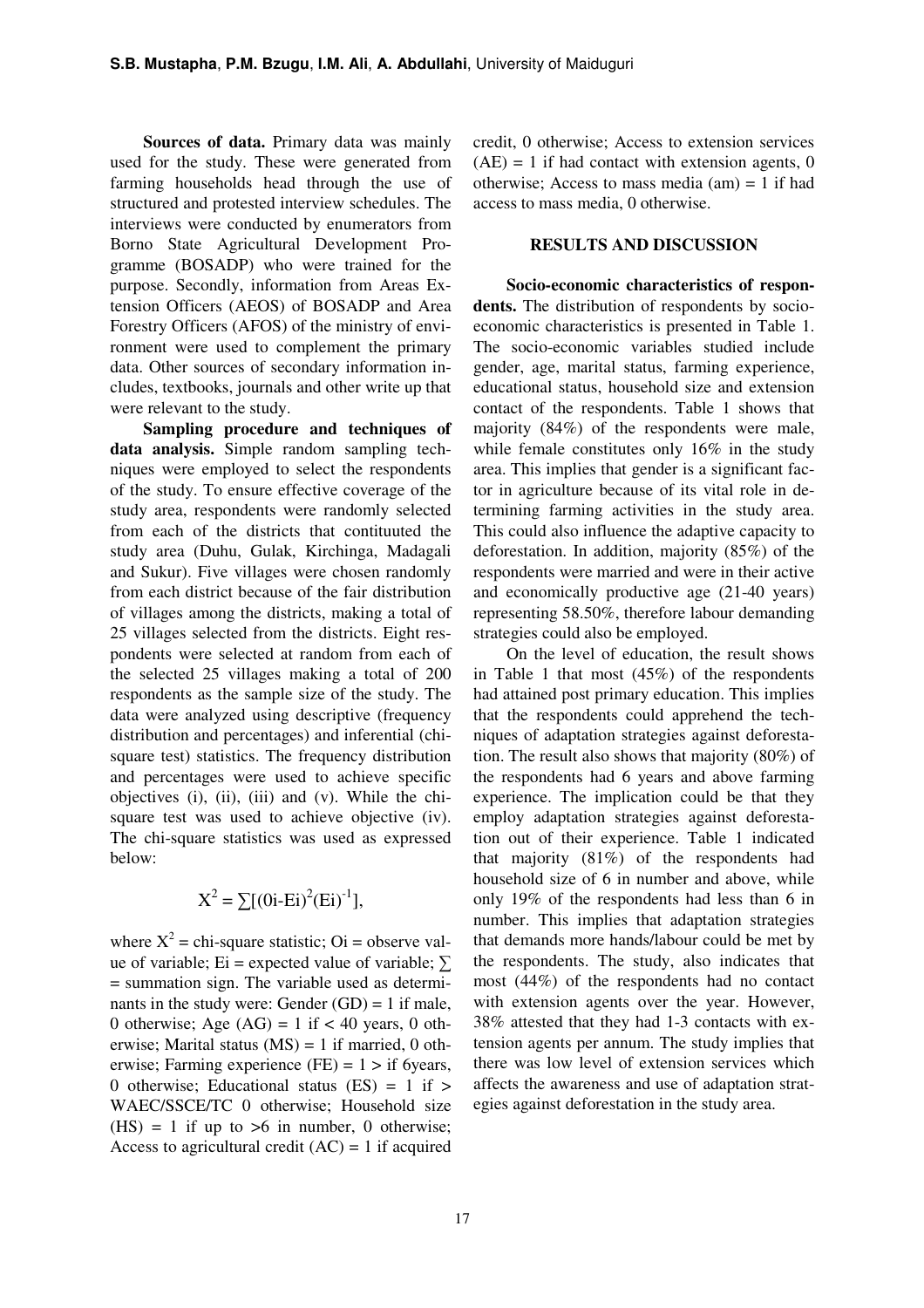|                                     | Socio-economic variable | Frequency (No.) | Percentage $(\% )$ |
|-------------------------------------|-------------------------|-----------------|--------------------|
| Gender                              |                         |                 |                    |
|                                     | Male                    | 168             | 84.00              |
|                                     | Female                  | 32              | 16.00              |
| Age (years)                         |                         |                 |                    |
|                                     | 20 and below            | 42              | 21.00              |
|                                     | 21-30                   | 55              | 27.50              |
|                                     | 31-40                   | 62              | 31.00              |
|                                     | 41 and above            | 41              | 20.50              |
| <b>Marital Status</b>               |                         |                 |                    |
|                                     | Married                 | 171             | 85.50              |
|                                     | Single                  | 29              | 14.50              |
| Farming experience(years)           |                         |                 |                    |
|                                     | Less than 6             | 40              | 20.00              |
|                                     | $6-10$                  | 57              | 28.00              |
|                                     | $11 - 15$               | 63              | 31.50              |
|                                     | 16 and above            | 40              | 20.00              |
| <b>Educational status</b>           |                         |                 |                    |
|                                     | Illiterate              | 19              | 09.50              |
|                                     | Quranic education       | 23              | 11.50              |
|                                     | Primary education       | 68              | 34.00              |
|                                     | <b>WAEC/SSCE/TC</b>     | 70              | 35.00              |
|                                     | Tertiary education      | 20              | 10.00              |
| Household size (number)             |                         |                 |                    |
|                                     | Less than 6             | 38              | 19.00              |
|                                     | $6 - 10$                | 72              | 36.00              |
|                                     | $11 - 15$               | 65              | 32.50              |
|                                     | 16 and above            | 25              | 12.00              |
| <b>Extension contact (per year)</b> |                         |                 |                    |
|                                     | No contact              | 88              | 44.00              |
|                                     | $1 - 3$                 | 76              | 38.00              |
|                                     | $4-6$                   | 30              | 15.00              |
|                                     | 7 and above             | 06              | 03.00              |

Table 1 − Distribution of respondents by socio-economic characteristics (N=200)

*Source: Field survey, 2010.*

**Perceived causes of deforestation by respondents.** Table 2 shows the perception of respondents on the causes of deforestation in the area. The study reveals that most (42%) of the respondents perceived fuel wood extraction as the major cause of deforestation. This was closely followed by farming activities (27.50%) and bush burning (12.50%). While, the least perceived cause of deforestation was road/building construction with only 4% of the respondents attesting to it. The study shows that the root cause of deforestation was among the rural communities as perceived by the respondents. The implication could be that adaptation strategies against deforestation that could be targeted towards farming communities might effectively yield the desired result with the support of extension services. This was because, the deforestation was perceived to cause by human activities rather than natural as only 6% of the respondents claimed that deforestation is caused by drought.

Table 2 − Respondents perception on causes of deforestation (N=200)

| Causes                     | <b>Frequency (No.)</b> | Percentage $(\% )$ |
|----------------------------|------------------------|--------------------|
| Farming activities         | 55                     | 27.50              |
| Fuelwood extraction        | 85                     | 42.50              |
| Bush burning               | 25                     | 12.50              |
| Road/building construction | 8                      | 04.00              |
| Overgrazing                | 15                     | 07.50              |
| Drought                    | 12                     | 06.00              |

*Source: Field survey, 2010.*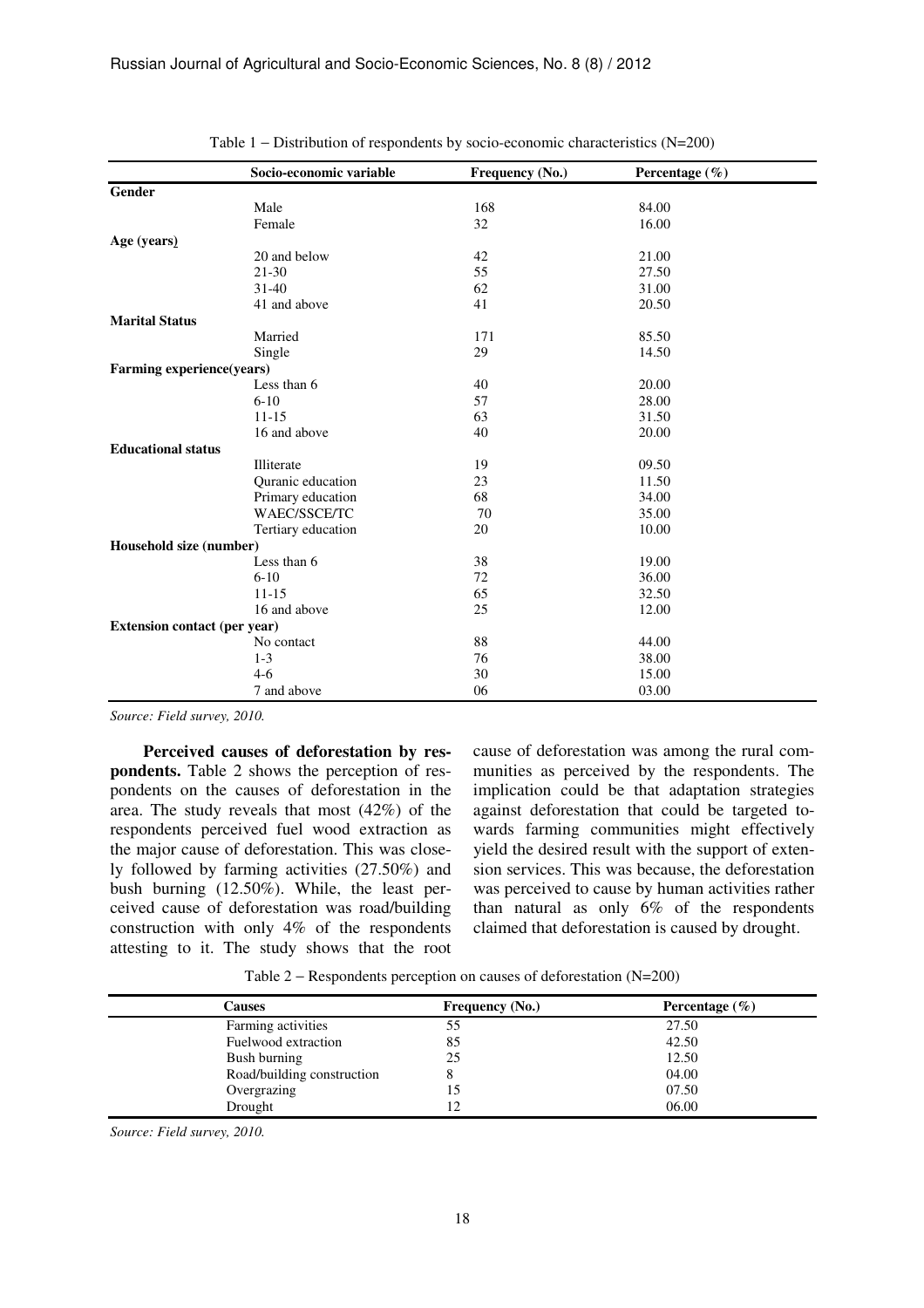**Adaptation Strategies employed by respondents.** Table 3 indicated the adaptation strategies employed against deforestation by respondents. The result shows that the most (30.50%) frequently employed adaptation strategy against deforestation was reducing quantity of firewood consumption among the respondents. This was followed by the practice of zero tillage (23%) in the study area. While, the least employed adapta-

tion strategy was the use of fuel efficient wood stoves (3.50%), which was closely followed by the use of alternative energy (kerosene), represented by 5% of the respondents. The study implies that the respondents might be ready to use alternative sources of energy if given the opportunity (availability and affordability), this could be attributed to the impact of deforestation in the study area.

| Causes                                    | <b>Frequency</b> (No.) | Percentage $(\% )$ |  |
|-------------------------------------------|------------------------|--------------------|--|
| Use of fuel efficient wood stoves         | 07                     | 03.50              |  |
| Protection of economic trees              | 27                     | 13.50              |  |
| Reducing quantity of firewood consumption | 61                     | 30.50              |  |
| Practice of zero tillage                  | 46                     | 23.00              |  |
| Use of alternative energy (kerosene)      | 10                     | 05.00              |  |
| Participation in farm forestry            | 21                     | 10.00              |  |
| Use of cow dung for cooking               | 16                     | 08.00              |  |
| Use of corn straw for cooking             | 12                     | 06.00              |  |

Table 3 − Distribution of respondents by adaptation strategies employed against deforestation (N=200)

*Source: Field survey, 2010*

**Determinants of adaptation to deforestation among respondents.** The chi-square results of the determinants of adaptation to deforestation among respondents were presented in Table 4. The variables studied include gender, age, marital status, farming experience, educational status, household size, access to agricultural credit and access to extension services. The result showed the significant variables which include age, farming experience and educational status;  $X^2=9.216$ , 8.697 and 11.238 at  $P < 0.05$  respectively. The age of the farmer affected the farmer's knowledge and the awareness of the activities in the surrounding environment among other farmers. This indicates that the age influences the farmers

capacity to adapt deforestation. The finding supports that of Krishna [7], that age significantly influence the adaptive capacity of farmers against deforestation. Farming experience affected the farmer's knowledge and awareness of deforestation and its impact in the farming communities. This shows that farming experience influences the farmer's adaptive capacity to deforestation. Also, an educated farmer could readily access information on deforestation and how it could be adapted. Formal education could therefore be a critical factor influencing the effectiveness of farmer's adaptive capacity to deforestation; as reported by Oladusu et al [9].

Table 4 − Chi-square results of the determinants of adaptation to deforestation in the study area

| Causes                        | Degree of freedom | Calculated x2 | <b>P-value</b> | <b>Remark</b> |
|-------------------------------|-------------------|---------------|----------------|---------------|
| Gender                        |                   | 1.286         | 3.841          | <b>SN</b>     |
| Age                           |                   | 9.216         | 7.815          | SS            |
| Farming experience            |                   | 8.697         | 7.815          | SS            |
| <b>Educational</b> status     |                   | 11.238        | 9.488          | SS            |
| Access to agricultural credit | 4                 | 7.923         | 9.488          | <b>SN</b>     |
| Access to extension service   |                   | 5.862         | 7.815          | <b>SN</b>     |

*Source: Field survey, 2010*

 $x2$  = calculated chi-square<br>SS = Statistically significant at at  $\overline{P}$ <0.05 SN = Statistically insignificant at  $\overline{P}$ <0.05

 $SS = Statistically significant at at \overline{P} < 0.05$ 

Table 4 shows that gender, access to agricultural credit and access to extension services;  $X^2$ =1.286, 7.923 and 5.862 at P<0.05 respectively were statistically insignificant variables. Gender was thus not a significant factor to influ-

ence adaptation against deforestation among the respondents. Also agricultural credit and extension services did not influence adaptation to deforestation by respondents. This could be due to inaccessibility of respondents to extension and